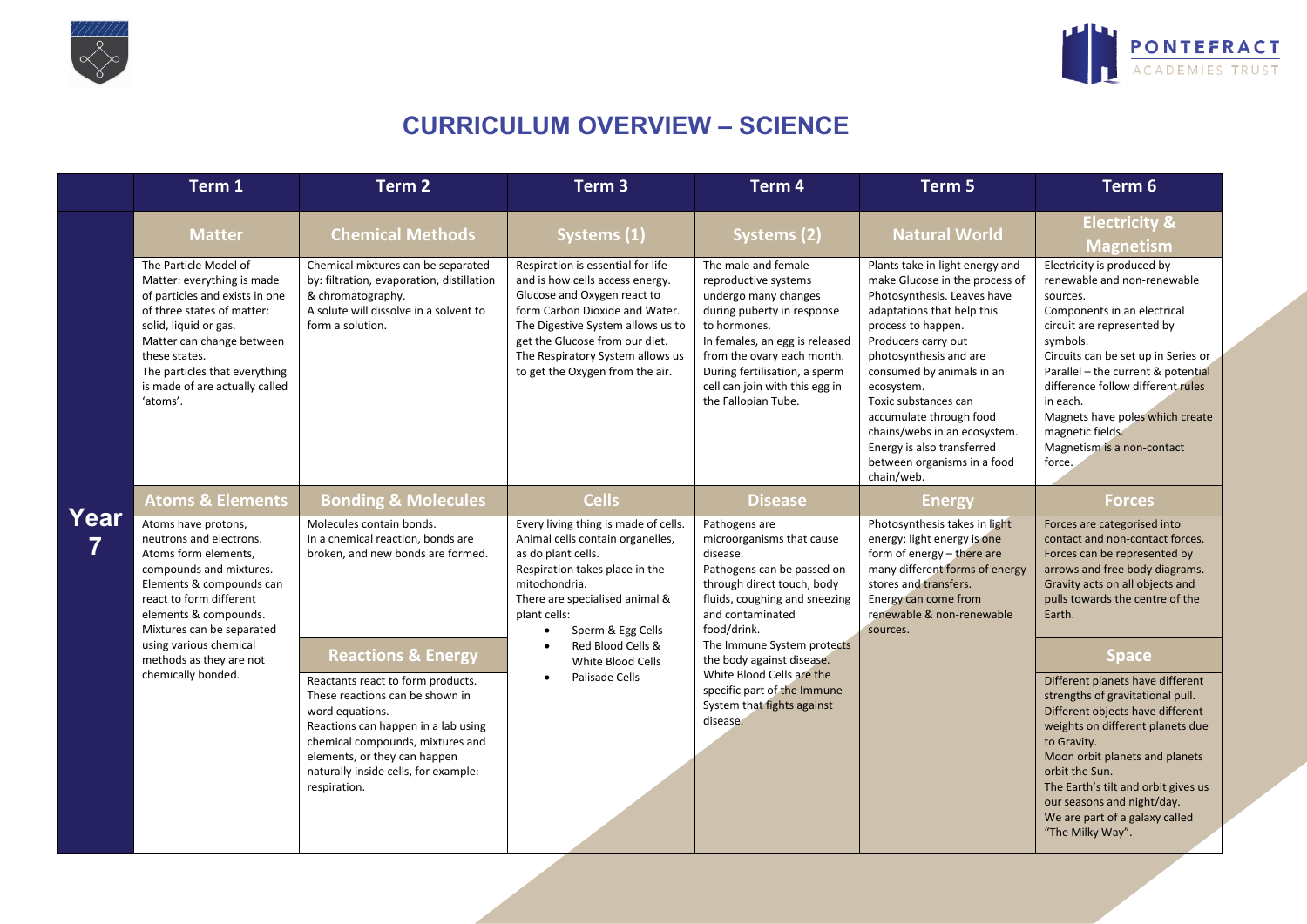



|      | Term 1                                                                                                                                                                                                                                                                                                          | Term <sub>2</sub>                                                                                                                                                                                                                                                                                                                                                    | Term <sub>3</sub>                                                                                                                                                                                                                                                                                                                                                                                                                                                                  | Term 4                                                                                                                                                                                                                                                                       | Term 5                                                                                                                                                                                                                                                                                                                            | Term 6                                                                                                                                                                                                                                                                                                                                                  |
|------|-----------------------------------------------------------------------------------------------------------------------------------------------------------------------------------------------------------------------------------------------------------------------------------------------------------------|----------------------------------------------------------------------------------------------------------------------------------------------------------------------------------------------------------------------------------------------------------------------------------------------------------------------------------------------------------------------|------------------------------------------------------------------------------------------------------------------------------------------------------------------------------------------------------------------------------------------------------------------------------------------------------------------------------------------------------------------------------------------------------------------------------------------------------------------------------------|------------------------------------------------------------------------------------------------------------------------------------------------------------------------------------------------------------------------------------------------------------------------------|-----------------------------------------------------------------------------------------------------------------------------------------------------------------------------------------------------------------------------------------------------------------------------------------------------------------------------------|---------------------------------------------------------------------------------------------------------------------------------------------------------------------------------------------------------------------------------------------------------------------------------------------------------------------------------------------------------|
|      | <b>Forces</b>                                                                                                                                                                                                                                                                                                   | <b>Bonding &amp; Molecules</b>                                                                                                                                                                                                                                                                                                                                       | <b>Natural World, Earth</b><br>& Environment                                                                                                                                                                                                                                                                                                                                                                                                                                       | Systems (1)                                                                                                                                                                                                                                                                  | <b>Drugs</b>                                                                                                                                                                                                                                                                                                                      | <b>Electricity &amp;</b><br><b>Magnetism</b>                                                                                                                                                                                                                                                                                                            |
| Year | Forces are categorised into<br>contact and non-contact<br>forces.<br>Forces can be represented<br>by arrows and free body<br>diagrams. Gravity acts on all<br>objects and pulls towards<br>the centre of the Earth.                                                                                             | Some compounds involve non-metals<br>chemically bonding together and<br>some compounds involve a metal and<br>a non-metal bonding together.<br>Metals take part in important<br>reactions with acids and with oxygen.                                                                                                                                                | Plants compete for light, space,<br>water & mineral ions.<br>Animals compete for food,<br>territory & mates.<br>Plants & animals have<br>adaptations which help them to<br>compete.<br>When animals and plants die,<br>they form fossil fuels over<br>millions of years.<br>Fossil fuels, along with other<br>useful resources can be extracted<br>from the Earth for use by an<br>increasingly large human<br>population.<br>Combustion of fossil fuels causes<br>Global Warming. | A fertilised egg produces<br>identical copies of itself to<br>form a Zygote.<br>The placenta exchanges<br>substances between the<br>mother & fetus.<br>During labour, the uterus<br>contracts & the cervix<br>dilates.                                                       | Other lifestyle factors (drugs)<br>can also affect other aspects of<br>our health. Alcohol is a<br>depressant that can affect the<br>health of the Liver; recreational<br>drugs can also have many<br>psychological and physiological<br>effects.<br>Medicines also affect the body<br>but are tested to ensure they<br>are safe. | Resistance.<br>Resistance rules in series and<br>parallel circuit.<br>Current through a wire creates a<br>magnetic field.<br>A current through a wire $+ a$<br>magnetic core = an<br>electromagnet.                                                                                                                                                     |
| 8    | <b>Atomic Physics</b>                                                                                                                                                                                                                                                                                           | <b>Reactions &amp; Energy</b>                                                                                                                                                                                                                                                                                                                                        | <b>Cells</b>                                                                                                                                                                                                                                                                                                                                                                                                                                                                       | Systems (2)                                                                                                                                                                                                                                                                  | <b>Energy</b>                                                                                                                                                                                                                                                                                                                     | <b>Forces</b>                                                                                                                                                                                                                                                                                                                                           |
|      | The model of the atom we<br>have today is based on the<br>work of John Dalton but<br>other Scientists have<br>contributed to our<br>knowledge of the atom.<br>Some atoms are stable,<br>some are unstable. The<br>unstable ones give out<br>radiation which can be<br>dangerous.<br><b>Atoms &amp; Elements</b> | A metal + acid 2 salt + hydrogen<br>A metal + oxygen <sup>®</sup> Metal Oxide<br>Acids and Alkalis have a pH value<br>between $1 - 14$<br>Acids & Alkalis neutralise each other<br>in a reaction.<br>Complete combustion releases<br>Carbon Dioxide and Water.<br>Some reactions take in energy<br>(endothermic).<br>Some reactions give out energy<br>(exothermic). | Respiration takes place in all<br>cells. Cells can be prokaryotic or<br>eukaryotic.<br>Specialised Cells have<br>adaptations for their functions:<br>Examples are: Muscle Cells,<br>Nerve Cells, Xylem and Phloem<br>Cells, Root Hair Cells.<br>Stem cells are non-specialised.<br>Diffusion allows substances to<br>move in & out of cells.<br>Microscopes can be used to view<br>cells.                                                                                          | The Alveoli have adaptations<br>to facilitate gas exchange.<br>Asthma is a respiratory<br>condition.<br>Lifestyle factors can affect<br>our health.<br>The Digestive System<br>contains enzymes to break<br>down food.<br>Enzymes can be affected by<br>temperature changes. | Energy resources can be<br>renewable or non-renewable.<br>Energy can be transferred<br>through conduction,<br>convection & radiation.<br>Power = energy transferred /<br>time                                                                                                                                                     | Forces are pushes or pulls.<br>Forces can deform objects<br>through stretching or squashing.<br>There is a linear relationship<br>between force and extension;<br>Hooke's Law is a special case.<br>Work done = force x distance.<br>Power is a measure of the energy<br>transferred over time - it is also a<br>measure of the work done over<br>time. |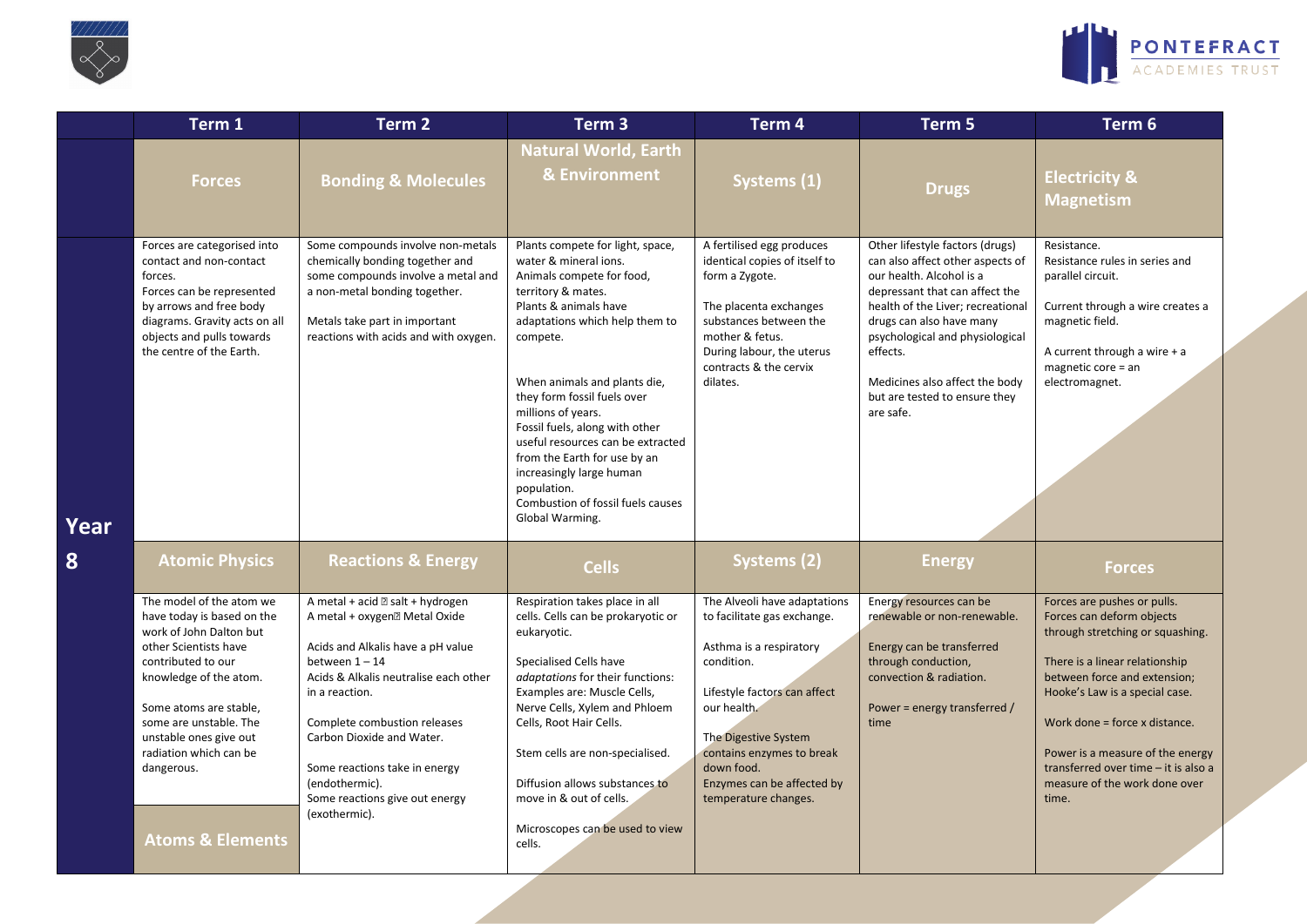



|           | In atoms, protons are<br>positive, electrons are<br>negative & neutrons are<br>neutral.<br>The Periodic Table contains<br>all known elements and was<br>developed by Dimitri<br>Mendeleev.<br>The Periodic Table contains<br>elements that are metals and<br>non-metals.<br>Term 1                                                                      | Term 2                                                                                                                                                                                                                                                                                                                                                                                                                                                                                                             | Term <sub>3</sub>                                                                                                                                                                                                                                                                                                                                                                                    | Term 4                                                                                                                                                                                                                                                                                                                                  | Term 5                                                                                                                                                                                                                                                                                                                                                                   | Term 6                                                                                                                                                                                                                                                                                                                                                                                                                                                                |
|-----------|---------------------------------------------------------------------------------------------------------------------------------------------------------------------------------------------------------------------------------------------------------------------------------------------------------------------------------------------------------|--------------------------------------------------------------------------------------------------------------------------------------------------------------------------------------------------------------------------------------------------------------------------------------------------------------------------------------------------------------------------------------------------------------------------------------------------------------------------------------------------------------------|------------------------------------------------------------------------------------------------------------------------------------------------------------------------------------------------------------------------------------------------------------------------------------------------------------------------------------------------------------------------------------------------------|-----------------------------------------------------------------------------------------------------------------------------------------------------------------------------------------------------------------------------------------------------------------------------------------------------------------------------------------|--------------------------------------------------------------------------------------------------------------------------------------------------------------------------------------------------------------------------------------------------------------------------------------------------------------------------------------------------------------------------|-----------------------------------------------------------------------------------------------------------------------------------------------------------------------------------------------------------------------------------------------------------------------------------------------------------------------------------------------------------------------------------------------------------------------------------------------------------------------|
|           | <b>Forces</b>                                                                                                                                                                                                                                                                                                                                           | Cells (1)                                                                                                                                                                                                                                                                                                                                                                                                                                                                                                          | Systems (2)                                                                                                                                                                                                                                                                                                                                                                                          | <b>Atoms &amp; Elements</b>                                                                                                                                                                                                                                                                                                             | <b>Reactions &amp; Energy</b>                                                                                                                                                                                                                                                                                                                                            | Forces                                                                                                                                                                                                                                                                                                                                                                                                                                                                |
| Year<br>9 | Forces are pushes or pulls.<br>Forces can deform objects through<br>stretching or squashing.<br>There is a linear relationship<br>between force and extension;<br>Hooke's Law is a special case.<br>Work done = force x distance.<br>Power is a measure of the energy<br>transferred over time - it is also a<br>measure of the work done over<br>time. | Photosynthesis requires water;<br>plants get this from the soil via<br>the process of Osmosis. Water<br>moves through the Xylem<br>tissue to the palisade cells in<br>the leaves. Plants contain other<br>cells in their roots called<br>meristem cells which are stem<br>cells.<br>Stem cells in humans are found<br>in adult bone marrow or<br>embryos. Human stem cells<br>can differentiate into any kind<br>of human cell, for example:<br>Sperm and Egg Cells<br>٠<br>Muscle Cells<br><b>Red Blood Cells</b> | The musculo-skeletal system<br>contains our muscles and our<br>bones. This system provides<br>support, protection and allows<br>us to move through muscle<br>contraction. Muscle<br>contraction occurs because<br>respiration in muscle cells<br>releases energy.<br>The circulatory system allows<br>blood, containing glucose and<br>oxygen, to circulate around the<br>body to every muscle cell. | Respiration uses Oxygen.<br>Oxygen atoms all contain 8<br>protons and 8 electrons which<br>orbit the nucleus. Electrons<br>orbit in shells and fill the shell<br>closest to the nucleus first.<br>Molecular formulae contain<br>symbols and numbers. This<br>information can be used to<br>calculate the total mass of the<br>molecule. | Respiration is a chemical<br>reaction. In reactions, atoms<br>cannot be created or<br>destroyed. The rate of any<br>reaction can be increased or<br>decreased. Respiration is<br>irreversible but some reactions<br>are reversible. Other reactions<br>are determined by the<br>reactivity of the<br>elements/compounds involved<br>and the displacement that<br>occurs. | Acceleration and deceleration<br>involve a change in velocity over<br>time. Falling objects reach<br>terminal velocity when the<br>resultant forces are zero meaning<br>they move at a constant speed in<br>a constant direction.<br>Vehicles decelerate on the road<br>by braking and will eventually<br>come to a stop. There are many<br>factors that affect their thinking<br>distance and braking distance,<br>and therefore their overall<br>stopping distance. |
|           | <b>Inheritance</b>                                                                                                                                                                                                                                                                                                                                      |                                                                                                                                                                                                                                                                                                                                                                                                                                                                                                                    |                                                                                                                                                                                                                                                                                                                                                                                                      | <b>Bonding and</b><br><b>Molecules</b>                                                                                                                                                                                                                                                                                                  | <b>Energy</b>                                                                                                                                                                                                                                                                                                                                                            |                                                                                                                                                                                                                                                                                                                                                                                                                                                                       |
|           | DNA mutations can be passed<br>between generations via Natural<br>Selection. This leads to variation<br>within, and between, species. Some<br>species are less able to compete                                                                                                                                                                          |                                                                                                                                                                                                                                                                                                                                                                                                                                                                                                                    |                                                                                                                                                                                                                                                                                                                                                                                                      | <b>Respiration produces Water</b><br>which contains non-metals<br>joined by covalent bonds<br>where electrons are shared.                                                                                                                                                                                                               | Respiration is a chemical<br>reaction. The rate of a<br>chemical reaction can be<br>increased by heating it.<br>Heating is one example of                                                                                                                                                                                                                                |                                                                                                                                                                                                                                                                                                                                                                                                                                                                       |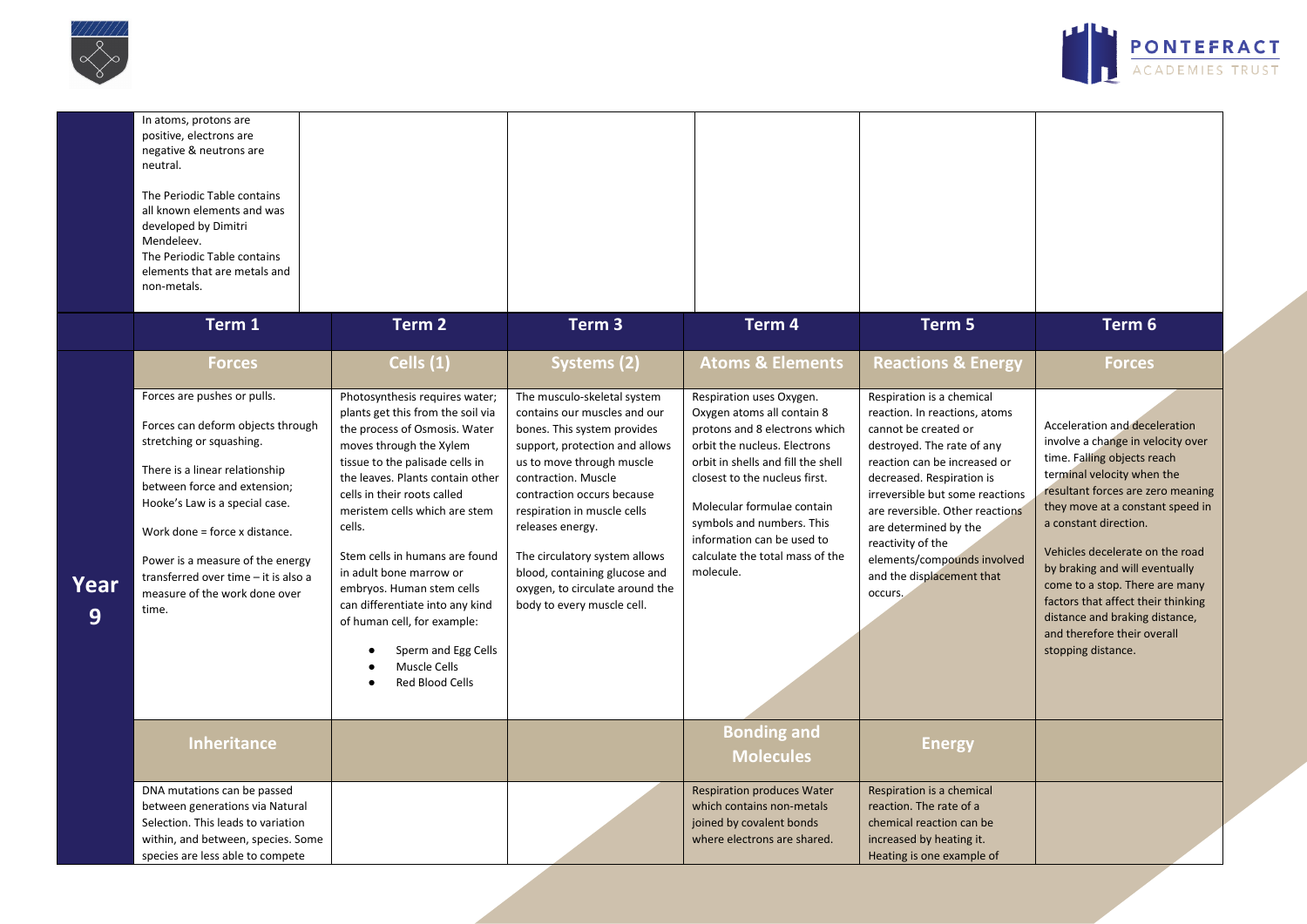



| and can become extinct. Fossils<br>provide evidence of this.                                                                                                                                                                                                                                                                                                                                                                                                                                                                                                                                                                             |                                                                                                                                                                                                                                                                                                                                      |                                                                                                                                                                                                                                                                                                                              | Another type of bonding is<br>metallic bonding which occurs<br>in metals.<br>Metals and non-metals can be<br>mixed (rather than bonded)<br>together to form alloys,<br>composites and ceramics.             | transferring energy. The other<br>ways of transferring energy are<br>mechanical, electrical and<br>radiation.                                                                                                                                                                                                                                                                                                                                                                                                                                    |  |
|------------------------------------------------------------------------------------------------------------------------------------------------------------------------------------------------------------------------------------------------------------------------------------------------------------------------------------------------------------------------------------------------------------------------------------------------------------------------------------------------------------------------------------------------------------------------------------------------------------------------------------------|--------------------------------------------------------------------------------------------------------------------------------------------------------------------------------------------------------------------------------------------------------------------------------------------------------------------------------------|------------------------------------------------------------------------------------------------------------------------------------------------------------------------------------------------------------------------------------------------------------------------------------------------------------------------------|-------------------------------------------------------------------------------------------------------------------------------------------------------------------------------------------------------------|--------------------------------------------------------------------------------------------------------------------------------------------------------------------------------------------------------------------------------------------------------------------------------------------------------------------------------------------------------------------------------------------------------------------------------------------------------------------------------------------------------------------------------------------------|--|
| <b>Natural World</b>                                                                                                                                                                                                                                                                                                                                                                                                                                                                                                                                                                                                                     | <b>Waves</b>                                                                                                                                                                                                                                                                                                                         | Cells $(2)$                                                                                                                                                                                                                                                                                                                  | <b>Organic Chemistry</b>                                                                                                                                                                                    | <b>Electricity &amp; Magnetism</b>                                                                                                                                                                                                                                                                                                                                                                                                                                                                                                               |  |
| Different species occupy different<br>places in a food chain; some<br>species act as predators which<br>affects the population size of their<br>prey. 'Abiotic' factors also affect<br>species populations.<br>Food chains begin with a<br>photosynthesising species, which<br>can be affected by light intensity<br>and the presence of chlorophyll.<br>Photosynthesis takes in light, which<br>is a wave. Plant cells contain<br>chlorophyll which appears green<br>because green light is reflected,<br>and the other 6 colours of white<br>light are absorbed. Sound is a<br>different type of wave, which can<br>also be reflected. | Photosynthesis takes in light,<br>which is a wave. Plant cells<br>contain chlorophyll which<br>appears green because green<br>light is reflected, and the other<br>6 colours of white light are<br>absorbed. Sound is a different<br>type of wave. Both types can<br>be reflected and both types<br>have practical uses in industry. | Respiration requires glucose<br>and oxygen as the reactants.<br>When there is not enough<br>Oxygen available, anaerobic<br>respiration happens instead. In<br>humans, this produces lactic<br>acid in the muscles; in yeast<br>this produces ethanol - this<br>can be utilised in the industrial<br>process of fermentation. | Crude Oil is a mixture of<br>hydrocarbons and is extracted<br>from the Earth. It is separated<br>into smaller hydrocarbons each<br>of which is a polymer. This is<br>done using fractional<br>distillation. | Energy can be transferred<br>electrically, in a circuit.<br><b>Recall:</b> power = energy<br>transferred / time. Power can<br>also be calculated by using:<br>Power = potential difference x<br>current. This is used to<br>calculate domestic fuel bills.<br>When a current passes through<br>a wire it creates a magnetic<br>field around the wire. Putting a<br>magnetic core inside a coil of<br>wire creates an electromagnet.<br>The strength of electromagnets<br>can be changed;<br>electromagnets can also be<br>used to create motors. |  |
|                                                                                                                                                                                                                                                                                                                                                                                                                                                                                                                                                                                                                                          | Systems (1)                                                                                                                                                                                                                                                                                                                          |                                                                                                                                                                                                                                                                                                                              |                                                                                                                                                                                                             |                                                                                                                                                                                                                                                                                                                                                                                                                                                                                                                                                  |  |
|                                                                                                                                                                                                                                                                                                                                                                                                                                                                                                                                                                                                                                          | The normal process of<br>fertilisation involves a sperm<br>cell fusing with an egg cell.<br>There are numerous ways in<br>which contraception prevents<br>this from happening. Some of<br>these are hormonal, others are<br>non-hormonal.                                                                                            |                                                                                                                                                                                                                                                                                                                              |                                                                                                                                                                                                             |                                                                                                                                                                                                                                                                                                                                                                                                                                                                                                                                                  |  |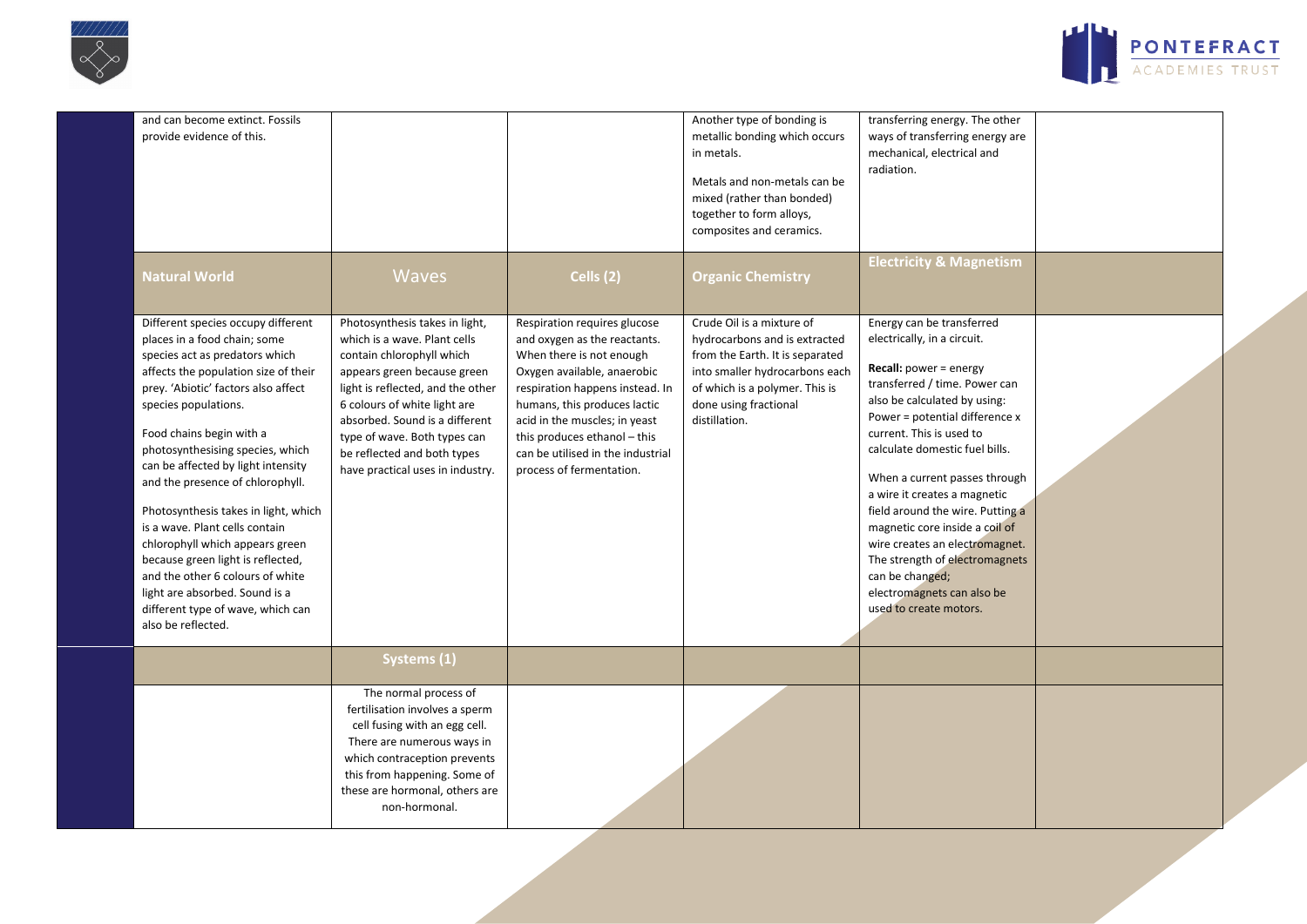



## **KEY STAGE 4 - BIOLOGY**

|            | Term 1                                                                                                                                                                                                                                                                                                                                                                                                                                                                                                             | Term 2                                                                                                                                                                                                                                                                                                                                                                                                                                                                                                                                                                                        | Term <sub>3</sub>                                                                                                                                                                                                                                                                                                                                                                                  | Term 4                                                                                                                                                                                                                                                                                                                                                                                                                                                               | Term 5                                                                                                                                                                                                                                                                                                                                                                                                                                                                                                                                                             | Term 6                                                                                                                                                                                                                                                                                                                                                                                                                                                                                                                                                                               |
|------------|--------------------------------------------------------------------------------------------------------------------------------------------------------------------------------------------------------------------------------------------------------------------------------------------------------------------------------------------------------------------------------------------------------------------------------------------------------------------------------------------------------------------|-----------------------------------------------------------------------------------------------------------------------------------------------------------------------------------------------------------------------------------------------------------------------------------------------------------------------------------------------------------------------------------------------------------------------------------------------------------------------------------------------------------------------------------------------------------------------------------------------|----------------------------------------------------------------------------------------------------------------------------------------------------------------------------------------------------------------------------------------------------------------------------------------------------------------------------------------------------------------------------------------------------|----------------------------------------------------------------------------------------------------------------------------------------------------------------------------------------------------------------------------------------------------------------------------------------------------------------------------------------------------------------------------------------------------------------------------------------------------------------------|--------------------------------------------------------------------------------------------------------------------------------------------------------------------------------------------------------------------------------------------------------------------------------------------------------------------------------------------------------------------------------------------------------------------------------------------------------------------------------------------------------------------------------------------------------------------|--------------------------------------------------------------------------------------------------------------------------------------------------------------------------------------------------------------------------------------------------------------------------------------------------------------------------------------------------------------------------------------------------------------------------------------------------------------------------------------------------------------------------------------------------------------------------------------|
|            | <b>Cells</b>                                                                                                                                                                                                                                                                                                                                                                                                                                                                                                       | <b>Systems</b>                                                                                                                                                                                                                                                                                                                                                                                                                                                                                                                                                                                | <b>Systems</b>                                                                                                                                                                                                                                                                                                                                                                                     | <b>Disease</b>                                                                                                                                                                                                                                                                                                                                                                                                                                                       | <b>Natural World</b>                                                                                                                                                                                                                                                                                                                                                                                                                                                                                                                                               | <b>Coordination &amp; Control</b>                                                                                                                                                                                                                                                                                                                                                                                                                                                                                                                                                    |
| Year<br>10 | Cells can be eukaryotic or<br>prokaryotic.<br>Some cellular features are<br>shared between animal and<br>plant cells; some cells have<br>unique adaptations because<br>they are specialised.<br>Stem cells, however, are<br>non-specialised and can<br>become any type of cell<br>found within an organism.<br>We can use a microscope to<br>examine cells and sub-<br>cellular structures.<br>Substances can move into<br>and out of cells via the<br>processes of diffusion,<br>osmosis and active<br>transport. | Organisms are organised to<br>include cells, tissues, organs and<br>organ systems.<br>The Human Digestive System<br>breaks down large insoluble<br>molecules into smaller soluble<br>molecules.<br>Enzymes are produced to help<br>with digestion. Enzymes can be<br>affected by changes in<br>temperature and pH.<br>The heart contains atria and<br>ventricles and pumps<br>deoxygenated blood to the lungs<br>and oxygenated blood to the<br>body.<br>Blood contains red blood cells.<br>white blood cells, platelets and<br>plasma and circulates the body<br>through arteries, veins and | Lifestyle factors can influence the<br>prevalence of non-communicable<br>diseases, including cancer.<br>Plants also contain tissues,<br>organs and organ systems. These<br>play a vital role in the transport<br>of substances around a plant and<br>in gas exchange.<br><b>Disease</b><br>Communicable diseases are<br>infectious diseases caused by<br>bacteria, viruses, protists and<br>fungi. | Vaccination can help to<br>reduce the spread of a<br>pathogen if used within a<br>large proportion of the<br>population.<br>Antibiotics can be used to<br>kill bacteria but not<br>viruses. Some bacteria are<br>becoming resistant to<br>antibiotics.<br><b>SEPARATE SCIENCE:</b><br>Monoclonal antibodies<br>from lymphocytes have<br>numerous industrial uses.<br>There are many ways to<br>spot diseases in plants;<br>some of which can affect<br>plant growth. | Photosynthesis occurs in the<br>chloroplasts of plant cells.<br>The rate of this reaction can be<br>affected by light intensity and<br>carbon dioxide concentration.<br>Respiration occurs in the<br>mitochondria of living cells and<br>transfers energy to the cell from<br>glucose.<br>During exercise, the body reacts to<br>the increased demand for energy;<br>the heart rate, breathing rate and<br>breath volume increase.<br><b>Coordination &amp; Contro</b><br>Homeostasis maintains optimal<br>conditions for enzyme action and<br>all cell functions. | Hormones secreted from glands in<br>the endocrine system causes<br>'slower' changes compared to the<br>nervous system.<br>Blood glucose and the menstrual<br>cycle are regulated by hormones.<br>Some contraceptives contain<br>hormones to control aspects of<br>fertility.<br><b>SEPARATE SCIENCE:</b><br>The brain controls complex<br>behaviour and the different areas<br>of the brain have different<br>functions.<br>The eye is a sense organ which<br>contains receptors sensitive to light<br>intensity and colour.<br>Body temperature is also controlled<br>by the brain. |
|            | <b>SEPARATE SCIENCE:</b><br>Unicellular microorganisms,<br>such as bacteria can be<br>cultured in aseptic<br>conditions so that the effect<br>of antibiotics/antiseptics can<br>be investigated.                                                                                                                                                                                                                                                                                                                   | capillaries.                                                                                                                                                                                                                                                                                                                                                                                                                                                                                                                                                                                  | The human body can defend<br>against these pathogens through<br>non-specific defence systems and<br>the immune system.<br>The immune system includes<br>white blood cells which help to<br>defend against pathogens.                                                                                                                                                                               |                                                                                                                                                                                                                                                                                                                                                                                                                                                                      | The human nervous system and<br>endocrine system allow the body to<br>respond to stimuli.<br>The reflex arc allows reflex actions<br>to be automatic and rapid.                                                                                                                                                                                                                                                                                                                                                                                                    | Plant Hormones can be used as<br>weed killers and for promoting<br>plant growth.                                                                                                                                                                                                                                                                                                                                                                                                                                                                                                     |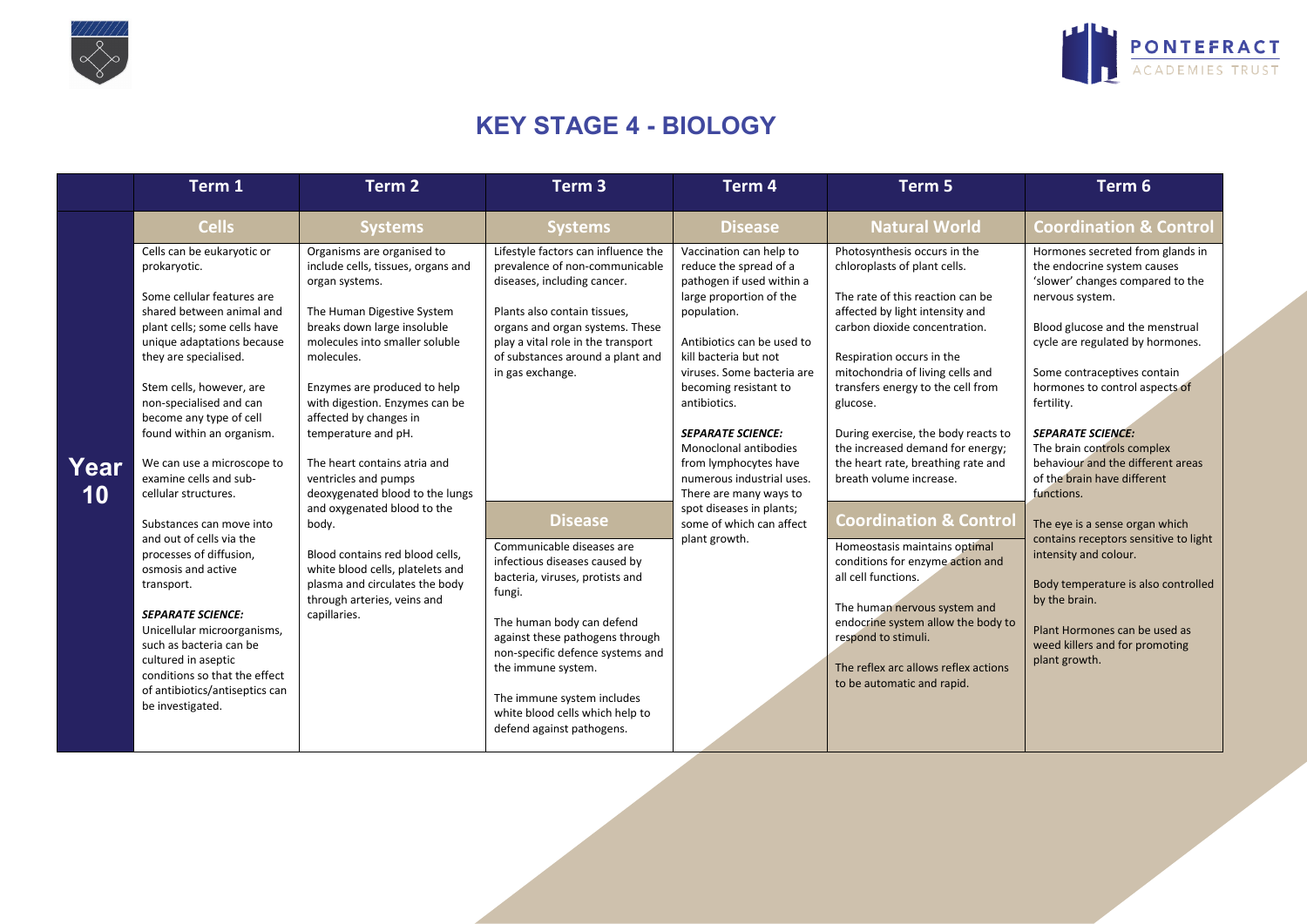



| <b>Co-ordination and</b><br><b>Diseases</b><br><b>Ecology</b><br><b>Inheritance</b><br>Control<br>Homeostasis maintains<br>Abiotic and biotic factors affect<br>Vaccination can help to<br>Reproduction can be sexual or asexual.<br>reduce the spread of a<br>optimal conditions for<br>communities living within<br>pathogen if used within a<br>Sexual reproduction involves gametes which<br>enzyme action and all cell<br>ecosystems.<br>large proportion of the<br>functions.<br>are produced by meiosis. Variation is<br>Some organisms show adaptations<br>population.<br>introduced in this process.<br>technique.<br>The human nervous system<br>that help them to compete and<br>and endocrine system allow<br>Antibiotics can be used to kill<br>Gametes contain DNA in their nucleus - this<br>survive in their communities.<br>bacteria but not viruses.<br>the body to respond to<br>is a molecule containing the code to<br>stimuli.<br>produced and order amino acids into<br>Within an ecosystem, materials can<br>Some bacteria are becoming<br>resistant to antibiotics.<br>protein.<br>cycle through the abiotic and biotic<br>The reflex arc allows reflex<br>components, for example carbon and<br><b>SEPARATE SCIENCE:</b><br>actions to be automatic and<br>Proteins give people characteristics<br>water.<br>Monoclonal antibodies from<br>inherited from their parents.<br>rapid.<br>Biodiversity ensures the stability of an<br>lymphocytes have numerous<br>ecosystem and can be influenced by<br>industrial uses.<br>Offspring inherit their biological sex from<br>their parents as well as, in some<br>several factors including: waste<br>There are many ways to spot<br>diseases in plants; some of<br>circumstances, medical conditions such as<br>management, land use, and<br>which can affect plant<br>deforestation.<br>cystic fibrosis form their parents.<br>growth.                                                                                                            | Term 1 | Term 2 | Term <sub>3</sub> | Term 4 | Term 5                                                                                                                                                                            | Term 6 |
|--------------------------------------------------------------------------------------------------------------------------------------------------------------------------------------------------------------------------------------------------------------------------------------------------------------------------------------------------------------------------------------------------------------------------------------------------------------------------------------------------------------------------------------------------------------------------------------------------------------------------------------------------------------------------------------------------------------------------------------------------------------------------------------------------------------------------------------------------------------------------------------------------------------------------------------------------------------------------------------------------------------------------------------------------------------------------------------------------------------------------------------------------------------------------------------------------------------------------------------------------------------------------------------------------------------------------------------------------------------------------------------------------------------------------------------------------------------------------------------------------------------------------------------------------------------------------------------------------------------------------------------------------------------------------------------------------------------------------------------------------------------------------------------------------------------------------------------------------------------------------------------------------------------------------------------------------------------------------------------------------------------------------|--------|--------|-------------------|--------|-----------------------------------------------------------------------------------------------------------------------------------------------------------------------------------|--------|
|                                                                                                                                                                                                                                                                                                                                                                                                                                                                                                                                                                                                                                                                                                                                                                                                                                                                                                                                                                                                                                                                                                                                                                                                                                                                                                                                                                                                                                                                                                                                                                                                                                                                                                                                                                                                                                                                                                                                                                                                                          |        |        |                   |        | <b>Exam</b><br><b>Preparation</b>                                                                                                                                                 |        |
| Variation can be caused by genes and the<br>High levels of carbon dioxide and<br>Year<br>environment. Sometimes variation can be<br>methane can contribute towards<br><b>Natural World 1</b><br>caused by mutations in DNA.<br>Global Warming.<br>11<br>Photosynthesis occurs in the<br>Mutations that cause variation over a long<br>Global warming has many biological<br>chloroplasts of plant cells.<br>period of time can contribute to the process<br>consequences; these can be<br>of 'Natural Selection' which can lead to the<br>countered by measures that aim to<br>The rate of this reaction can<br>evolution of a species.<br>maintain biodiversity. These include:<br>be affected by light intensity<br><b>Breeding programmes</b><br>and carbon dioxide<br>Fossils and resistant bacteria provide<br>Regeneration of habitats.<br>$\bullet$<br>concentration.<br>evidence for evolution.<br>Reducing deforestation.<br>Respiration occurs in the<br>Humans can also select genes to breed in a<br><b>SEPARATE SCIENCE:</b><br>mitochondria of living cells<br>species and can use genetic engineering to<br>Temperature, water and oxygen<br>and transfers energy to the<br>insert specific genes into DNA to alter the<br>availability can affect the rate of<br>cell from glucose.<br>characteristics of an organism.<br>decay of biological material.<br>During exercise, the body<br>Variation in organisms (in both phenotype<br>Organisms within an ecosystem<br>reacts to the increased<br>and in their DNA) allows biologists to classify<br>occupy different trophic levels.<br>demand for energy; the<br>them into groups and to trace common<br>heart rate, breathing rate<br>ancestors for species.<br>Biomass is transferred through the<br>and breath volume increase.<br>trophic levels of an ecosystem; this<br><b>SEPARATE SCIENCE:</b><br>can be represented through a<br>Cloning is a technique performed through<br>pyramid of biomass.<br>tissue culture, cuttings, embryo transfers |        |        |                   |        | <b>Extensive and explicit</b><br>recall of knowledge to<br>facilitate effective<br>rehearsal of exam<br>Links between different<br>sections of knowledge are<br>embedded further. |        |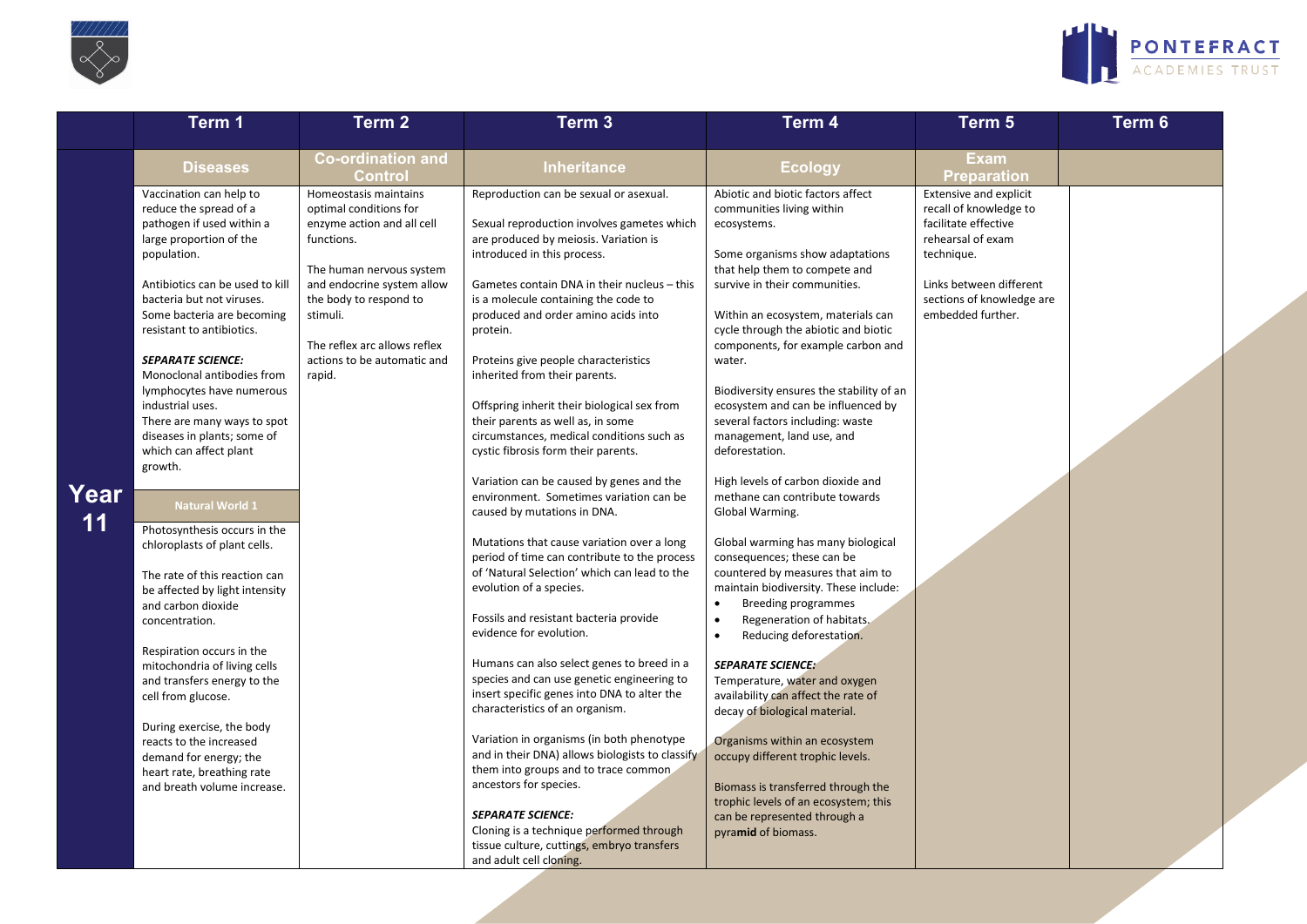



## **KEY STAGE 4 - CHEMISTRY**

|            | Term 1                                                                                                                                                                                                                                                                                                                                                                                                                                                                                                                                                                                        | Term <sub>2</sub>                                                                                                                                                                                                                                                                                                                                                                                                                                                                                                                                                                                                                                                                                                                       | Term 3                                                                                                                                                                                                                                                                                                                                                                                                                                                                                                                                                                                                                                       | Term 4                                                                                                                                                                                                                                                                                                                                                                                                        | Term 5                                                                                                                                                                                                                                                                                                                                                                                                                                                                                                                                                                                                                                                                                                                                                                                                                                                                                                                      | Term 6                                                                                                                                                                                                                                                                                                                                                                                                                    |
|------------|-----------------------------------------------------------------------------------------------------------------------------------------------------------------------------------------------------------------------------------------------------------------------------------------------------------------------------------------------------------------------------------------------------------------------------------------------------------------------------------------------------------------------------------------------------------------------------------------------|-----------------------------------------------------------------------------------------------------------------------------------------------------------------------------------------------------------------------------------------------------------------------------------------------------------------------------------------------------------------------------------------------------------------------------------------------------------------------------------------------------------------------------------------------------------------------------------------------------------------------------------------------------------------------------------------------------------------------------------------|----------------------------------------------------------------------------------------------------------------------------------------------------------------------------------------------------------------------------------------------------------------------------------------------------------------------------------------------------------------------------------------------------------------------------------------------------------------------------------------------------------------------------------------------------------------------------------------------------------------------------------------------|---------------------------------------------------------------------------------------------------------------------------------------------------------------------------------------------------------------------------------------------------------------------------------------------------------------------------------------------------------------------------------------------------------------|-----------------------------------------------------------------------------------------------------------------------------------------------------------------------------------------------------------------------------------------------------------------------------------------------------------------------------------------------------------------------------------------------------------------------------------------------------------------------------------------------------------------------------------------------------------------------------------------------------------------------------------------------------------------------------------------------------------------------------------------------------------------------------------------------------------------------------------------------------------------------------------------------------------------------------|---------------------------------------------------------------------------------------------------------------------------------------------------------------------------------------------------------------------------------------------------------------------------------------------------------------------------------------------------------------------------------------------------------------------------|
|            | <b>Atoms &amp; Elements</b>                                                                                                                                                                                                                                                                                                                                                                                                                                                                                                                                                                   | <b>Bonding &amp; Molecules</b>                                                                                                                                                                                                                                                                                                                                                                                                                                                                                                                                                                                                                                                                                                          | <b>Reactions &amp; Energy 1</b>                                                                                                                                                                                                                                                                                                                                                                                                                                                                                                                                                                                                              | <b>Reactions &amp; Energy 1</b>                                                                                                                                                                                                                                                                                                                                                                               | <b>Reactions &amp; Energy 2</b>                                                                                                                                                                                                                                                                                                                                                                                                                                                                                                                                                                                                                                                                                                                                                                                                                                                                                             | <b>Quantitative Chemistry</b>                                                                                                                                                                                                                                                                                                                                                                                             |
| Year<br>10 | All substances are made of<br>atoms.<br>The model of the atom was<br>developed over time and<br>included ideas such as the<br>'plum pudding' model and<br>evidence from alpha<br>scattering.<br>Elements contain only one<br>type of atom. Elements are<br>organised in the Periodic<br>Table.<br>Groups in the Periodic Table<br>have patterns in terms of<br>their reactivity.<br>Compounds contain two or<br>more elements chemically<br>combined in fixed<br>proportions.<br><b>SEPARATE SCIENCE:</b><br>Transition metals can be<br>compared to Group 1 in<br>terms of their properties. | Ionic, covalent and metallic are<br>all types of chemical bond.<br>Ionic compounds are held<br>together by strong<br>electrostatic forces of<br>attraction between oppositely<br>charged ions.<br>When atoms share pairs of<br>electrons, they form covalent<br>bonds.<br>The sharing of delocalised<br>electrons gives rise to strong<br>metallic bonds.<br>Substances containing the<br>different types of bonds<br>display different properties.<br><b>SEPARATE SCIENCE:</b><br>Nanoscience refers to<br>structures that are 1-100nm in<br>size.<br>Nanoparticles have different<br>properties to those for the<br>same materials in bulk,<br>meaning that they can have<br>specific uses in medicine,<br>electronics, and research. | Acids produce hydrogen ions in<br>aqueous solutions whereas<br>aqueous solutions of alkalis<br>contain hydroxide ions.<br>In neutralisation reactions<br>between an acid and an alkali,<br>hydrogen ions react with<br>hydroxide ions to produce water.<br>Acids can take part in a variety of<br>useful chemical reactions, some<br>of which involve oxidation and<br>reduction.<br>Oxidation is the loss of electrons<br>and reduction is the gain of<br>electrons.<br><b>SEPARATE SCIENCE:</b><br>The volume of acid and alkali<br>solutions that react with each<br>other can be measured by<br>titration using a suitable<br>indicator. | Electrolysis can be used to<br>extract metals from molten<br>compounds. It can also be used<br>to produce elements when ions<br>are discharged at the electrodes<br>in electrolyte solutions.<br><b>Reactions &amp; Energy 2</b><br>An endothermic reaction is one<br>that takes in energy from the<br>surroundings whereas an<br>exothermic reaction is one that<br>transfers energy to the<br>surroundings. | For a chemical reaction to occur,<br>reacting particles have to have<br>sufficient energy when they<br>collide.<br>Reaction profiles can be used to<br>show the relative energies of<br>reactants and products, the<br>activation energy and the overall<br>energy change of a reaction.<br>The rate of a chemical reaction<br>can be found by measuring the<br>quantity of a reactant used or the<br>quantity of product formed over<br>time.<br>Catalysts change the rate of<br>chemical reactions but are not<br>used up during the reaction.<br>Some chemical reactions are<br>reversible; when the forward and<br>reverse reactions occur at exactly<br>the same rate, equilibrium is<br>reached.<br><b>SEPARATE SCIENCE:</b><br>Batteries and cells contain<br>chemicals which react to produce<br>electricity.<br>The fuel in a fuel cell can be<br>oxidised electrochemically to<br>produce a potential difference. | In the conservation of mass, no<br>atoms are lost or made during a<br>chemical reaction, so the mass of<br>the products equals the mass of<br>the reactants.<br>Many chemical reactions take<br>place in solutions; the<br>concentration of a solution can<br>be measured in mass per given<br>volume of solution.<br>Chemical reactions can therefore<br>be represented by symbol<br>equations which can be<br>balanced. |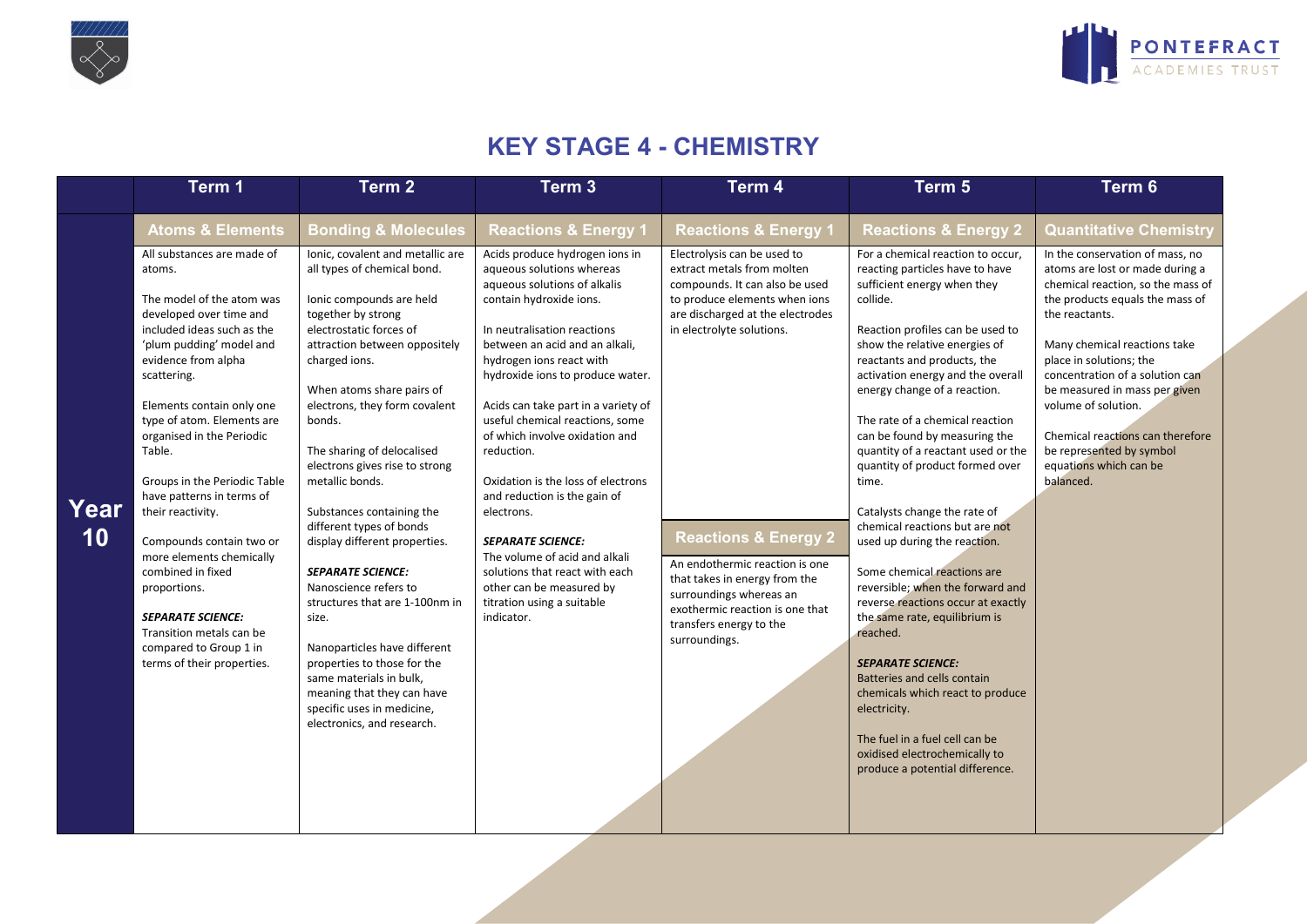



|            | Term 1                                                                                                                                                                                                                                                                                                                                                                                                                                                                                                                                                                                                                                                                                                                                                                                                                                                                                                                                     | Term <sub>2</sub>                                                                                                                                                                                                                                                                                                                                                                                                                                                                                                                                                                                                                                                                                                                                                                                                                                                                                                                                                          | Term <sub>3</sub>                                                                                                                                                                                                                                                                                                                                                                                                                                                                                                                                                                                                                                                                                                                                         | Term 4                                                                                                                                                                                                                                                                                                                                                                                                                                                                                                                                                                                                                                                                                                                                                                                                                                                                                                                                                                                                                                                                                                                                                                                   | Term 5                                                                                                                                                                                | Term 6 |
|------------|--------------------------------------------------------------------------------------------------------------------------------------------------------------------------------------------------------------------------------------------------------------------------------------------------------------------------------------------------------------------------------------------------------------------------------------------------------------------------------------------------------------------------------------------------------------------------------------------------------------------------------------------------------------------------------------------------------------------------------------------------------------------------------------------------------------------------------------------------------------------------------------------------------------------------------------------|----------------------------------------------------------------------------------------------------------------------------------------------------------------------------------------------------------------------------------------------------------------------------------------------------------------------------------------------------------------------------------------------------------------------------------------------------------------------------------------------------------------------------------------------------------------------------------------------------------------------------------------------------------------------------------------------------------------------------------------------------------------------------------------------------------------------------------------------------------------------------------------------------------------------------------------------------------------------------|-----------------------------------------------------------------------------------------------------------------------------------------------------------------------------------------------------------------------------------------------------------------------------------------------------------------------------------------------------------------------------------------------------------------------------------------------------------------------------------------------------------------------------------------------------------------------------------------------------------------------------------------------------------------------------------------------------------------------------------------------------------|------------------------------------------------------------------------------------------------------------------------------------------------------------------------------------------------------------------------------------------------------------------------------------------------------------------------------------------------------------------------------------------------------------------------------------------------------------------------------------------------------------------------------------------------------------------------------------------------------------------------------------------------------------------------------------------------------------------------------------------------------------------------------------------------------------------------------------------------------------------------------------------------------------------------------------------------------------------------------------------------------------------------------------------------------------------------------------------------------------------------------------------------------------------------------------------|---------------------------------------------------------------------------------------------------------------------------------------------------------------------------------------|--------|
|            | <b>Reactions and</b><br><b>Energy</b>                                                                                                                                                                                                                                                                                                                                                                                                                                                                                                                                                                                                                                                                                                                                                                                                                                                                                                      | <b>Quantitative</b><br><b>Chemistry</b>                                                                                                                                                                                                                                                                                                                                                                                                                                                                                                                                                                                                                                                                                                                                                                                                                                                                                                                                    | <b>Organic Chemistry</b>                                                                                                                                                                                                                                                                                                                                                                                                                                                                                                                                                                                                                                                                                                                                  | <b>Earth &amp; The</b><br><b>Environment</b>                                                                                                                                                                                                                                                                                                                                                                                                                                                                                                                                                                                                                                                                                                                                                                                                                                                                                                                                                                                                                                                                                                                                             | <b>Exam Preparation</b>                                                                                                                                                               |        |
| Year<br>11 | For a chemical reaction to<br>occur, reacting particles<br>have to have sufficient<br>energy when they collide.<br>Reaction profiles can be<br>used to show the relative<br>energies of reactants and<br>products, the activation<br>energy and the overall<br>energy change of a reaction.<br>The rate of a chemical<br>reaction can be found by<br>measuring the quantity of a<br>reactant used or the<br>quantity of product formed<br>over time.<br>Catalysts change the rate of<br>chemical reactions but are<br>not used up during the<br>reaction.<br>Some chemical reactions<br>are reversible; when the<br>forward and reverse<br>reactions occur at exactly<br>the same rate, equilibrium<br>is reached.<br><b>SEPARATE SCIENCE:</b><br>Batteries and cells contain<br>chemicals which react to<br>produce electricity.<br>The fuel in a fuel cell can be<br>oxidised electrochemically<br>to produce a potential<br>difference. | In the conservation of mass, no<br>atoms are lost or made during a<br>chemical reaction, so the mass of<br>the products equals the mass of<br>the reactants.<br>Many chemical reactions take<br>place in solutions; the<br>concentration of a solution can be<br>measured in mass per given<br>volume of solution.<br>Chemical reactions can therefore<br>be represented by symbol<br>equations which can be balanced.<br><b>SEPARATE SCIENCE:</b><br>Percentage yield and atom<br>economy can also be calculated<br>for chemical reactions.<br>mol/dm <sup>3</sup> can also be used as a<br>unit of measurement for<br>concentration of a solution.<br><b>Chemical Methods</b><br>A pure substance is a single<br>element or compound, not mixed<br>with anything else. A formulation,<br>however, is a mixture - and one<br>that has been designed as a useful<br>product.<br>Chromatography is a method used<br>to separate some mixtures.<br>Other chemical methods of | The hydrocarbons in crude oil<br>can be separated using fractional<br>distillation.<br>Some of the properties of<br>hydrocarbons depend on the size<br>of their molecules. These<br>properties influence how<br>hydrocarbons are used as fuels.<br>Hydrocarbons can be broken<br>down to produce smaller, more<br>useful molecules in the process<br>of cracking. The products of<br>cracking are alkanes and alkenes.<br><b>SEPARATE SCIENCE:</b><br>Alkenes are hydrocarbons with<br>the functional group C=C.<br>Alcohols contain the functional<br>group-OH.<br>Carboxylic acids have the<br>functional group -COOH.<br>'Addition polymerisation' and<br>'condensation polymerisation'<br>are two types of reaction in<br>which polymers can be made. | For 200 million years, the<br>composition of the Earth's<br>atmosphere has remained much<br>the same as it is today. However,<br>volcanic activity, the formation of<br>oceans and the presence of life all<br>played a part in changing the<br>atmosphere before this time<br>period.<br>Greenhouse gases are present in<br>the atmosphere and the amount of<br>these has increased, largely due to<br>human activity.<br>Many scientists believe that<br>increased human activity is<br>contributing to an increase in the<br>surface temperature of the earth.<br>An increase in the average global<br>temperature is a major cause of<br>climate change.<br>The rising human population<br>depend on the earth's natural<br>resources for food, shelter, warmth<br>and transport.<br>Water is a natural resource; it can<br>be made safe to drink or purified<br>using a range of techniques such as<br>distillation, filtration, sterilisation,<br>desalination and reverse osmosis.<br>The environmental impact of<br>resource use in product<br>manufacturing is evaluated through<br>Life Cycle Assessments.<br>Reducing the use of resources,<br>reusing products and recycling | Extensive and explicit recall of<br>knowledge to facilitate<br>effective rehearsal of exam<br>technique.<br>Links between different<br>sections of knowledge are<br>embedded further. |        |
|            |                                                                                                                                                                                                                                                                                                                                                                                                                                                                                                                                                                                                                                                                                                                                                                                                                                                                                                                                            | analysis involve the identification                                                                                                                                                                                                                                                                                                                                                                                                                                                                                                                                                                                                                                                                                                                                                                                                                                                                                                                                        |                                                                                                                                                                                                                                                                                                                                                                                                                                                                                                                                                                                                                                                                                                                                                           | materials can have a positive<br>impact on the environment.                                                                                                                                                                                                                                                                                                                                                                                                                                                                                                                                                                                                                                                                                                                                                                                                                                                                                                                                                                                                                                                                                                                              |                                                                                                                                                                                       |        |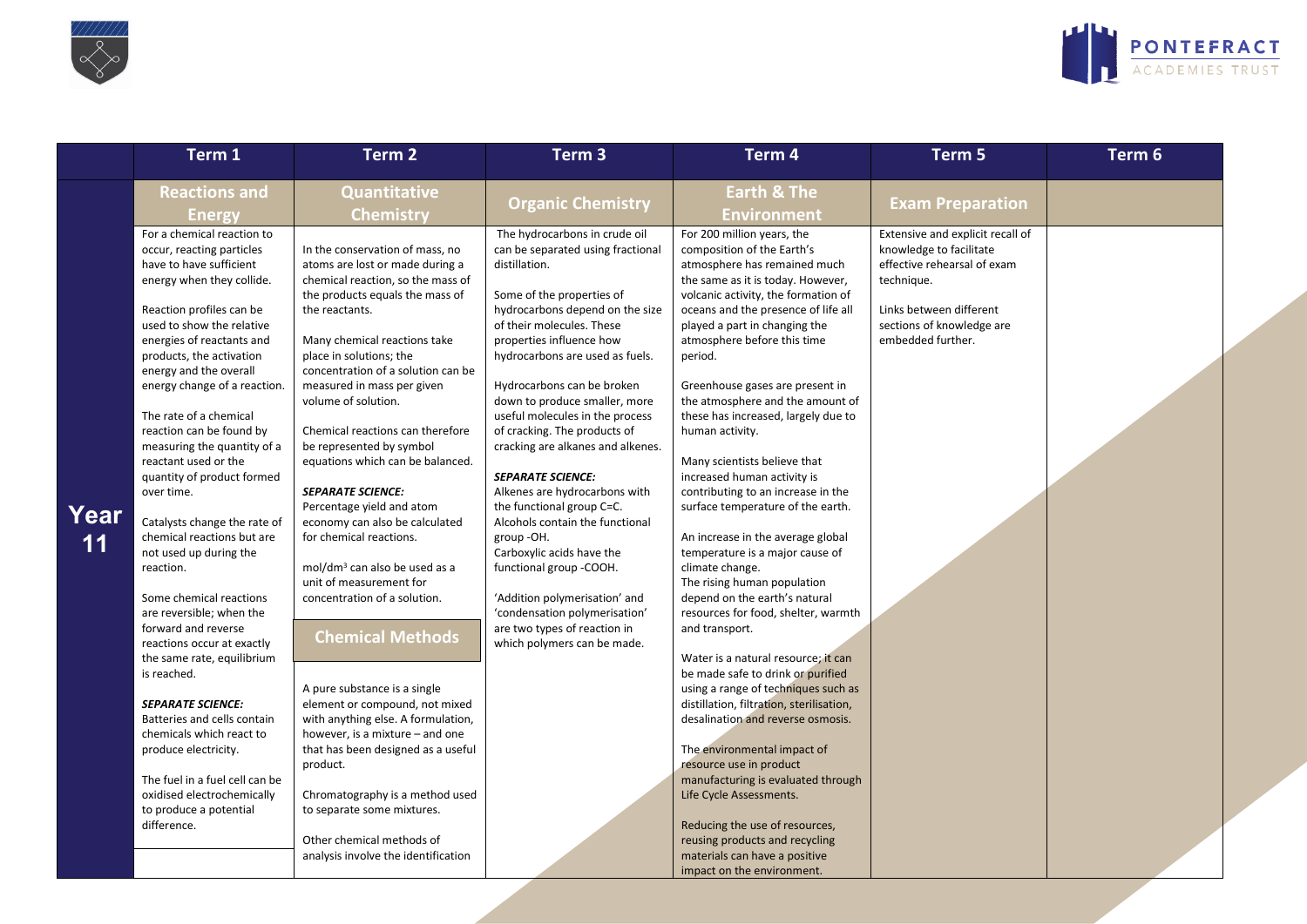



| of substances such as common<br>gases.                                                                                                              |  |  |
|-----------------------------------------------------------------------------------------------------------------------------------------------------|--|--|
| <b>SEPARATE SCIENCE:</b><br>Flame tests can be used to<br>identify metal ions. Sodium<br>hydroxide can also be used to<br>identify some metal ions. |  |  |
| Instrumental methods can also be<br>used to detect and identify<br>elements and compounds, for<br>example: flame emission<br>spectroscopy           |  |  |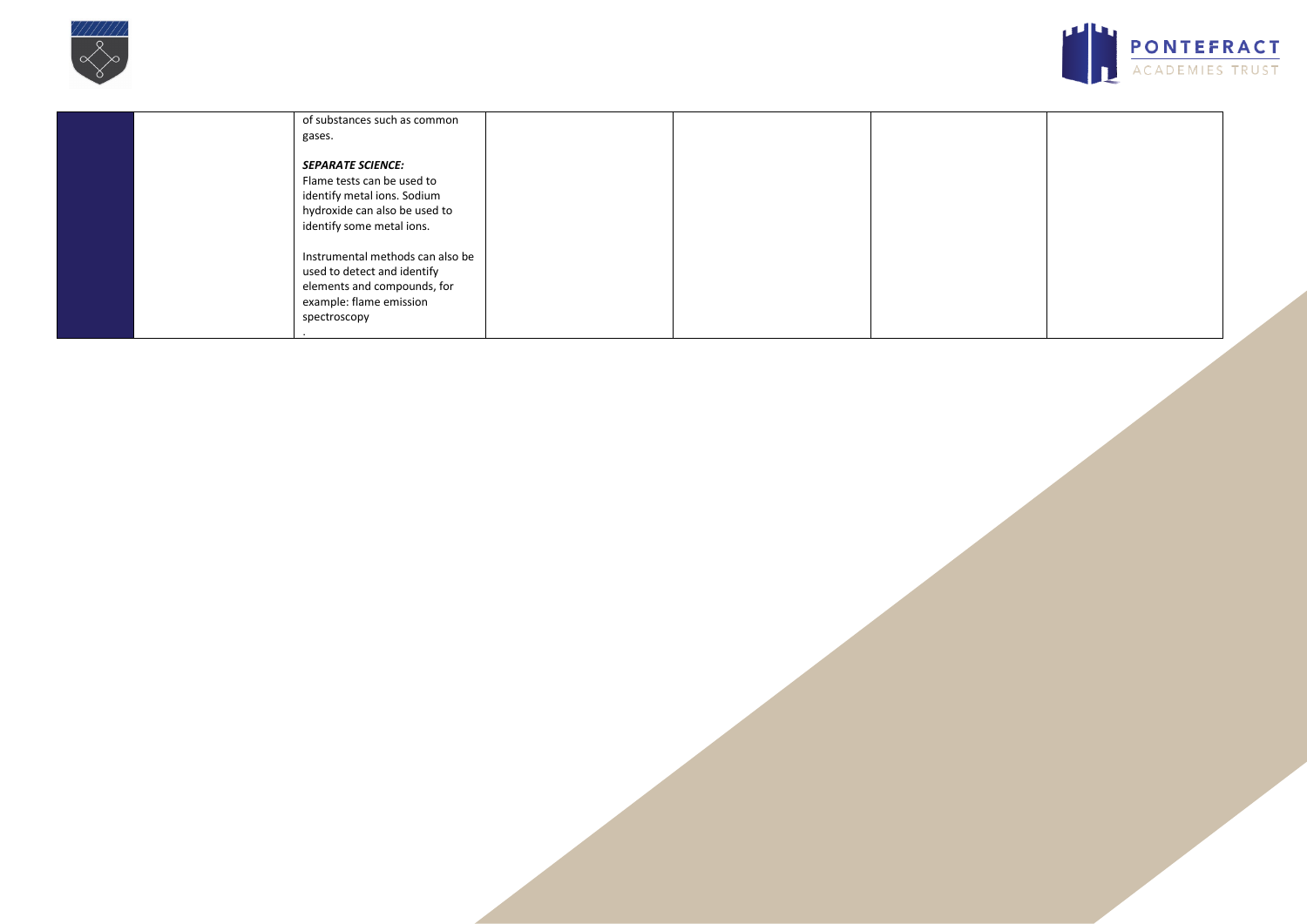



## **KEY STAGE 4 - PHYSICS**

|            | Term 1                                                                                                                                                                                                                                                                                                                                                                                                                                                                                                                                                                                                                                                                                                                                                                                                                                 | Term 2                                                                                                                                                                                                                                                                                                                                                                                                                                                                                                                                                                     | Term <sub>3</sub>                                                                                                                                                                                                                                                                                                                                                                                                                                                                                                                                                                                                                                                                                                                                                                                                                                                                                         | Term 4                                                                                                                                                                                                                                                                                                                                                                                                                                                      | Term 5                                                                                                                                                                                                                                                                                                                                                                                                                                                                                                                                                                                                                                                                                                                                                                                                                                                                                                                              | Term 6                                                                                                                                                                                                                                                                                                                                                                                                                                                                                                                                                                                                                                                                                                                                                                                                                                                                                                                                 |
|------------|----------------------------------------------------------------------------------------------------------------------------------------------------------------------------------------------------------------------------------------------------------------------------------------------------------------------------------------------------------------------------------------------------------------------------------------------------------------------------------------------------------------------------------------------------------------------------------------------------------------------------------------------------------------------------------------------------------------------------------------------------------------------------------------------------------------------------------------|----------------------------------------------------------------------------------------------------------------------------------------------------------------------------------------------------------------------------------------------------------------------------------------------------------------------------------------------------------------------------------------------------------------------------------------------------------------------------------------------------------------------------------------------------------------------------|-----------------------------------------------------------------------------------------------------------------------------------------------------------------------------------------------------------------------------------------------------------------------------------------------------------------------------------------------------------------------------------------------------------------------------------------------------------------------------------------------------------------------------------------------------------------------------------------------------------------------------------------------------------------------------------------------------------------------------------------------------------------------------------------------------------------------------------------------------------------------------------------------------------|-------------------------------------------------------------------------------------------------------------------------------------------------------------------------------------------------------------------------------------------------------------------------------------------------------------------------------------------------------------------------------------------------------------------------------------------------------------|-------------------------------------------------------------------------------------------------------------------------------------------------------------------------------------------------------------------------------------------------------------------------------------------------------------------------------------------------------------------------------------------------------------------------------------------------------------------------------------------------------------------------------------------------------------------------------------------------------------------------------------------------------------------------------------------------------------------------------------------------------------------------------------------------------------------------------------------------------------------------------------------------------------------------------------|----------------------------------------------------------------------------------------------------------------------------------------------------------------------------------------------------------------------------------------------------------------------------------------------------------------------------------------------------------------------------------------------------------------------------------------------------------------------------------------------------------------------------------------------------------------------------------------------------------------------------------------------------------------------------------------------------------------------------------------------------------------------------------------------------------------------------------------------------------------------------------------------------------------------------------------|
|            | <b>Energy</b>                                                                                                                                                                                                                                                                                                                                                                                                                                                                                                                                                                                                                                                                                                                                                                                                                          | <b>Electricity &amp; Magnetism</b>                                                                                                                                                                                                                                                                                                                                                                                                                                                                                                                                         | <b>Electricity &amp; Magnetism</b>                                                                                                                                                                                                                                                                                                                                                                                                                                                                                                                                                                                                                                                                                                                                                                                                                                                                        | <b>Matter</b>                                                                                                                                                                                                                                                                                                                                                                                                                                               | <b>Atomic Physics</b>                                                                                                                                                                                                                                                                                                                                                                                                                                                                                                                                                                                                                                                                                                                                                                                                                                                                                                               | Forces (1)                                                                                                                                                                                                                                                                                                                                                                                                                                                                                                                                                                                                                                                                                                                                                                                                                                                                                                                             |
| Year<br>10 | There are changes in the<br>way energy is stored when<br>a system changes.<br>These energy changes can<br>be calculated using the<br>following as examples:<br>$Ek = 1/2 m v^2$<br>$E e = \frac{1}{2} k e^2$<br>$Ep = m g h$<br>The amount of energy<br>stored in or released from<br>a system as its<br>temperature changes can<br>be calculated using:<br>$\Delta E = m c \Delta \theta$<br>'Power' is the rate at<br>which energy is<br>transferred or the rate at<br>which work is done.<br>Energy can be transferred<br>usefully, stored or<br>dissipated, but cannot be<br>created or destroyed.<br>Efficiency is a measure of<br>how much energy is<br>transferred usefully.<br>Energy resources from the<br>Earth can be renewable or<br>non-renewable; the<br>environmental issues of<br>such use must also be<br>considered. | The size of an electrical current is the<br>rate of flow of electrical charge.<br>Current, resistance or potential<br>difference can be calculated using:<br>$V = IR$<br>For some resistors, the resistance<br>remains constant but in others it<br>changes as the temperature changes.<br>There are known differences between<br>current and potential difference in<br>series and parallel circuits.<br>Electrical power can be transferred<br>from power stations to consumers<br>using the National Grid. Power can be<br>calculated using:<br>$P = IV$<br>$P = I^2 R$ | Electrical appliances are designed to bring<br>about an energy transfer; the size of<br>which depends on how long the<br>appliance is switched on for and the<br>power of the appliance.<br><b>SEPARATE SCIENCE:</b><br>When two electrically charged objects<br>are brought close together, they exert a<br>force on each other<br>A charged object creates an electric<br>field around itself. The electric field is<br>strongest close to the charged object.<br><b>Matter</b><br>The particle model can be used to<br>explain differences in density. It can<br>also be used to describe changes in<br>state.<br>Heating either changes the temperature<br>of a system or produces a change of<br>state.<br>If the temperature of the system<br>increases, the increase in temperature<br>depends on the mass of the substance<br>heated, the type of material and the<br>energy input to the system. | The energy needed for a<br>substance to change state<br>is called latent heat.<br>The molecules of a gas are<br>in constant random<br>motion. The temperature<br>of the gas is related to the<br>average kinetic energy of<br>the molecules.<br><b>SEPARATE SCIENCE:</b><br>A gas can be compressed<br>or expanded by pressure<br>changes. The pressure<br>produces a net force at<br>right angles to the wall of<br>the gas container (or any<br>surface). | (Knowledge of the structure<br>of the atom and the<br>development of the model of<br>the atom is common content<br>with Chemistry).<br>Some atomic nuclei are<br>unstable. The nucleus gives<br>out radiation as it changes to<br>become more stable,<br>including:<br>Alpha particles<br>$\bullet$<br>Beta particles<br>Gamma rays<br>Neutrons<br>Nuclear equations are used<br>to represent radioactive<br>decay. Different radioactive<br>isotopes have different half<br>lives and decay at different<br>rates.<br>Radioactive contamination<br>presents hazards in the form<br>of decaying atoms.<br><b>SEPARATE SCIENCE:</b><br><b>Background radiation comes</b><br>from natural and man-made<br>sources such as rocks, cosmic<br>rays and nuclear weapons.<br>Nuclear fission is the splitting<br>of a large and unstable<br>nucleus.<br>Nuclear fusion is the joining<br>of two light nuclei to form a<br>heavier nucleus. | Scalar quantities have<br>magnitude only. Vector<br>quantities have magnitude and<br>an associated direction.<br>A force is a push or pull that<br>acts on an object due to the<br>interaction with another<br>object. All forces between<br>objects are either:<br>Contact forces<br>Non-contact forces<br>Weight is the force acting on<br>an object due to gravity and<br>can be calculated using:<br>$W = m q$<br>A number of forces acting on<br>an object may be replaced by a<br>single force that has the same<br>effect as all the original forces<br>acting together. This single<br>force is called the resultant<br>force.<br>When a force causes an object<br>to move through a distance<br>work is done on the object.<br><b>SEPARATE SCIENCE:</b><br>A force or a system of forces<br>may cause an object to rotate.<br>The pressure at the surface of<br>a fluid can be calculated using<br>the equation:<br>$P = F/A$ |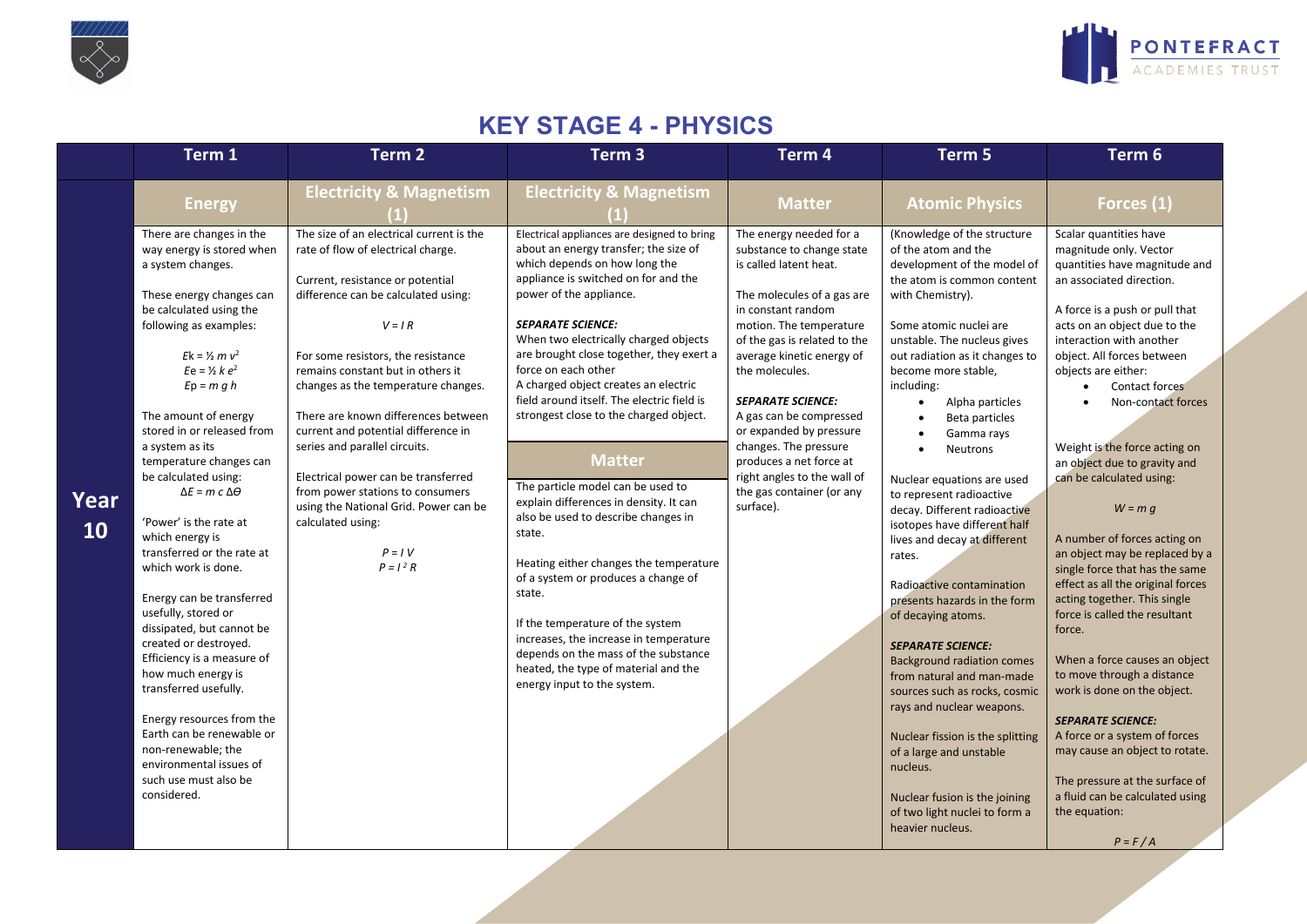



| Chemistry).                                | <b>Atomic Physics</b><br>(Knowledge of the structure of<br>the atom and the development<br>of the model of the atom is                                                                                                                                                                                                                                                                                                                                                                                                                                                                                                                                                                         | Forces $(2)$<br>For an object moving at constant                                                                                                                                                                                                                                                                                                                                                                                                                                                                                                                                                                                                                                                                                                                                                                                                          | <b>Waves</b>                                                                                                                                                                                                                                                                                                                                                                                                                                                                                                                                                                                                                                                                                                                                                                                                               | <b>Electricity &amp; Magnetism</b>                                                                                                                                                                                                                                                                                                                                                                                                                                                                                                                                                                                                                                                                                                                                                                                                                                                                                                                                                                                                                                                                                                  |                                                                                                                                                                                                                                                                                                                                                                                                                                                                                                                                                                                                                                                                                                                                                                                                                                                                                           |  |
|--------------------------------------------|------------------------------------------------------------------------------------------------------------------------------------------------------------------------------------------------------------------------------------------------------------------------------------------------------------------------------------------------------------------------------------------------------------------------------------------------------------------------------------------------------------------------------------------------------------------------------------------------------------------------------------------------------------------------------------------------|-----------------------------------------------------------------------------------------------------------------------------------------------------------------------------------------------------------------------------------------------------------------------------------------------------------------------------------------------------------------------------------------------------------------------------------------------------------------------------------------------------------------------------------------------------------------------------------------------------------------------------------------------------------------------------------------------------------------------------------------------------------------------------------------------------------------------------------------------------------|----------------------------------------------------------------------------------------------------------------------------------------------------------------------------------------------------------------------------------------------------------------------------------------------------------------------------------------------------------------------------------------------------------------------------------------------------------------------------------------------------------------------------------------------------------------------------------------------------------------------------------------------------------------------------------------------------------------------------------------------------------------------------------------------------------------------------|-------------------------------------------------------------------------------------------------------------------------------------------------------------------------------------------------------------------------------------------------------------------------------------------------------------------------------------------------------------------------------------------------------------------------------------------------------------------------------------------------------------------------------------------------------------------------------------------------------------------------------------------------------------------------------------------------------------------------------------------------------------------------------------------------------------------------------------------------------------------------------------------------------------------------------------------------------------------------------------------------------------------------------------------------------------------------------------------------------------------------------------|-------------------------------------------------------------------------------------------------------------------------------------------------------------------------------------------------------------------------------------------------------------------------------------------------------------------------------------------------------------------------------------------------------------------------------------------------------------------------------------------------------------------------------------------------------------------------------------------------------------------------------------------------------------------------------------------------------------------------------------------------------------------------------------------------------------------------------------------------------------------------------------------|--|
|                                            |                                                                                                                                                                                                                                                                                                                                                                                                                                                                                                                                                                                                                                                                                                |                                                                                                                                                                                                                                                                                                                                                                                                                                                                                                                                                                                                                                                                                                                                                                                                                                                           |                                                                                                                                                                                                                                                                                                                                                                                                                                                                                                                                                                                                                                                                                                                                                                                                                            |                                                                                                                                                                                                                                                                                                                                                                                                                                                                                                                                                                                                                                                                                                                                                                                                                                                                                                                                                                                                                                                                                                                                     | <b>Space</b>                                                                                                                                                                                                                                                                                                                                                                                                                                                                                                                                                                                                                                                                                                                                                                                                                                                                              |  |
| $\bullet$<br>Year<br><b>11</b><br>nucleus. | common content with<br>Some atomic nuclei are<br>unstable. The nucleus gives out<br>radiation as it changes to<br>become more stable, including:<br>Alpha particles<br>Beta particles<br>Gamma rays<br>Neutrons<br>Nuclear equations are used to<br>represent radioactive decay.<br>Different radioactive isotopes<br>have different half lives and<br>decay at different rates.<br>Radioactive contamination<br>presents hazards in the form of<br>decaying atoms.<br><b>SEPARATE SCIENCE:</b><br><b>Background radiation comes</b><br>from natural and man-made<br>sources such as rocks, cosmic<br>rays and nuclear weapons.<br>Nuclear fission is the splitting<br>of a large and unstable | speed the distance travelled in a<br>specific time can be calculated<br>using the equation:<br>$s = v t$<br>The relationship between<br>distance and time can be shown<br>graphically. This can then be used<br>to calculate values for speed,<br>acceleration and deceleration.<br>Newton's Laws consider what<br>happens to an object's motion<br>depending on the forces acting<br>upon it. The distance it takes for a<br>vehicle to stop is dependent<br>upon the reaction time (thinking<br>distance) and the braking<br>distance. Various external factors<br>influence stopping distance.<br><b>SEPARATE SCIENCE:</b><br>Momentum can be calculated<br>using:<br>$p = m$ v<br>In a closed system, momentum is<br>conserved.<br>When a force acts on an object<br>that is moving, or able to move, a<br>change in momentum occurs.<br><b>Waves</b> | Electromagnetic waves transfer<br>energy from the source of the<br>waves to an absorber.<br>The waves that form the<br>electromagnetic spectrum are<br>grouped in terms of their<br>wavelength and their frequency.<br>Whilst some electromagnetic<br>waves have useful applications,<br>they can also present dangers for<br>the human body.<br><b>SEPARATE SCIENCE:</b><br>A lens forms an image by<br>refracting light. The<br>magnification produced by a lens<br>can be calculated using:<br>Magnification = image height<br>object height<br>Each colour within the visible<br>light spectrum has its own<br>narrow band of wavelength and<br>frequency.<br>A perfect black body is an object<br>that absorbs all of the radiation<br>incident on it. A black body does<br>not reflect or transmit any<br>radiation. | The poles of a magnet are the places<br>where the magnetic forces are<br>strongest.<br>The region around a magnet where a<br>force acts on another magnet is<br>called the magnetic field. The<br>direction of a magnetic field line is<br>from the north (seeking) pole of a<br>magnet to the south(seeking) pole of<br>the magnet.<br>A magnetic compass contains a small<br>bar magnet. The Earth has a magnetic<br>field. The compass needle points in<br>the direction of the Earth's magnetic<br>field.<br>When a current flows through a<br>conducting wire a magnetic field is<br>produced around the wire. The<br>strength of the magnetic field<br>depends on the current through the<br>wire and the distance from the wire.<br>When a conductor carrying a current<br>is placed in a magnetic field the<br>magnet producing the field and the<br>conductor exert a force on each<br>other. This is called the motor effect.<br><b>SEPARATE SCIENCE:</b><br>Loudspeakers and headphones use<br>the motor effect to convert variations<br>in current in electrical circuits to the<br>pressure variations in sound waves. | <b>THIS COMPONENT IS FOR</b><br><b>SEPARATE SCIENCE STUDENTS</b><br>ONLY<br>The Sun (a star) was formed<br>from a cloud of dust and gas<br>(nebula) pulled together by<br>gravitational attraction.<br>Each star goes through a life<br>cycle which is determined by<br>the size of the star.<br>Gravity provides the force that<br>allows planets and satellites<br>(both natural and artificial) to<br>maintain their circular orbits.<br>There is an observed increase<br>in the wavelength of light from<br>most distant galaxies. The<br>further away the galaxies, the<br>faster they are moving and the<br>bigger the observed increase in<br>wavelength. This effect is<br>called red-shift.<br>ALL STUDENTS WILL ALSO<br><b>COMPLETE EXAM</b><br><b>PREPARATION:</b><br>Extensive and explicit recall of<br>knowledge to facilitate<br>effective rehearsal of exam<br>technique. |  |